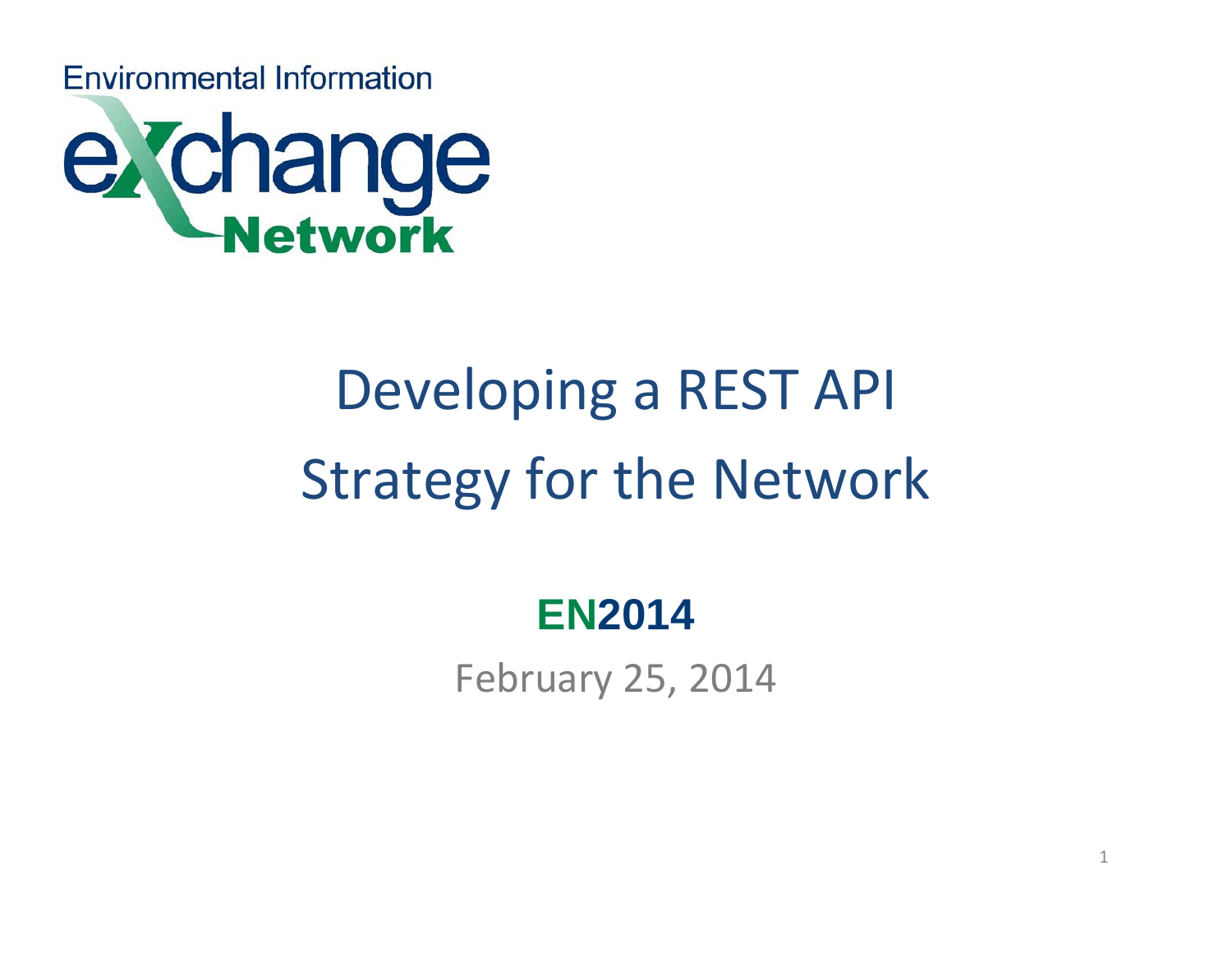



- Phase 2 goals call for <sup>a</sup> Network that:
	- Makes data easier to find, access, and use
	- Encourages the participation of new partners
	- Responds to the technology needs of providers and consumers of data
- REST is <sup>a</sup> logical addition to our toolkit
	- Relatively simple, flexible, and open
	- Widespread adoption by developers
	- Highly complimentary of existing SOAP services
- Our challenge is to figure out the best way to bring REST into the EN fold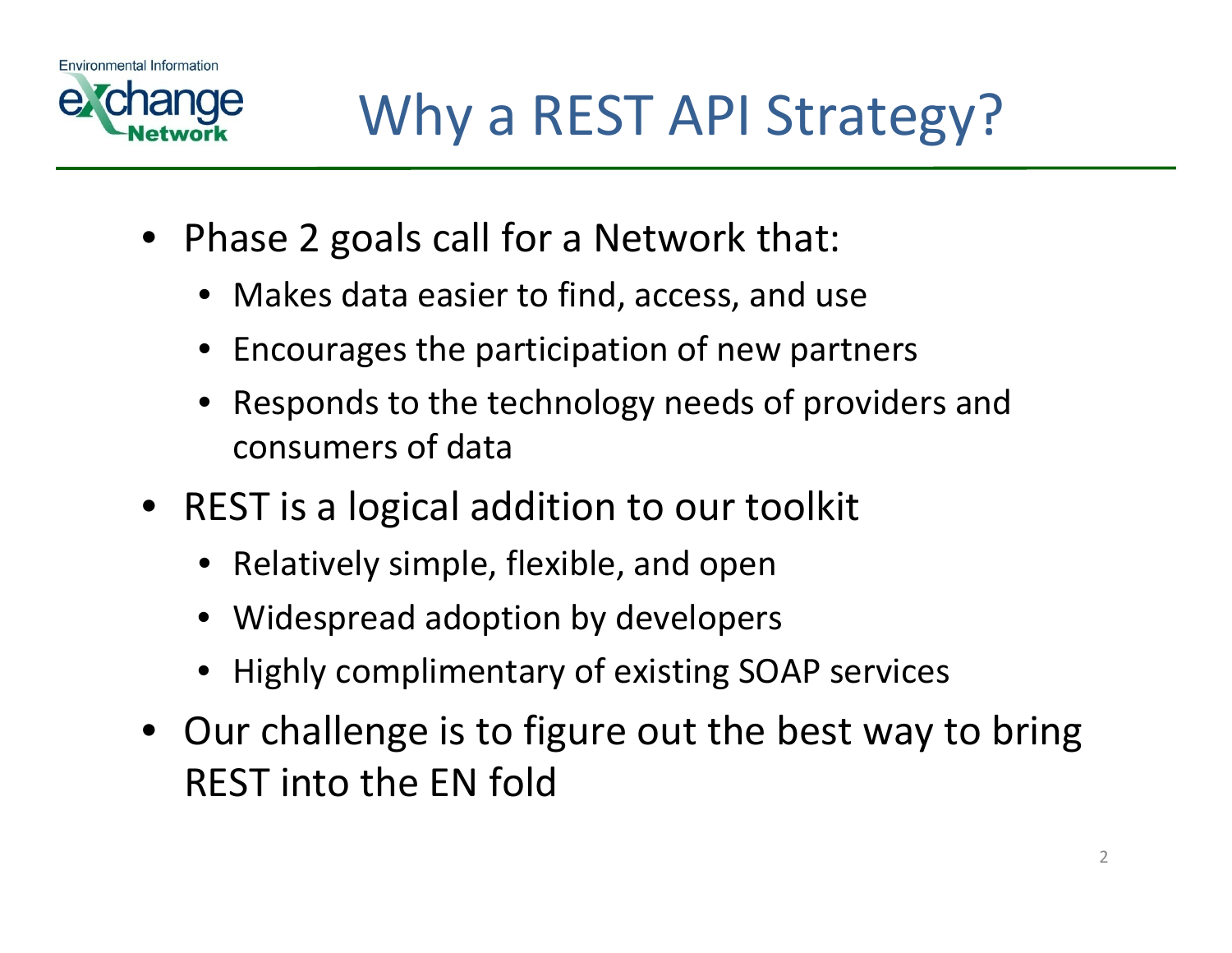## Standards vs Flexibility

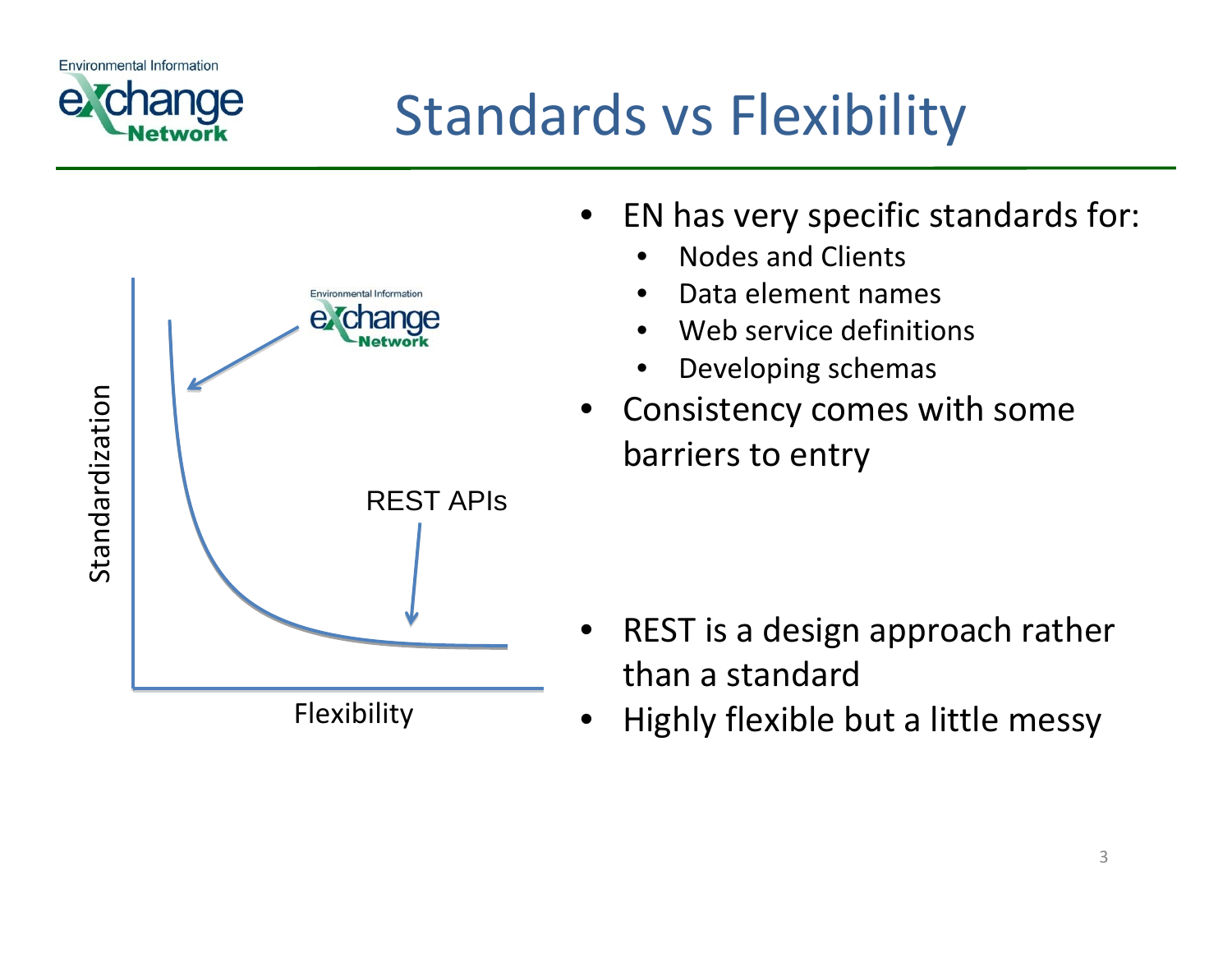

#### Where's the Sweet Spot?



Flexibility

- Depends on the business need
- NTB is working on an API Strategy to figure out how the Network can make REST services more valuable and easier to use
- Practical application of standards and shared services could help build an ecosystem for environmental APIs across Network partners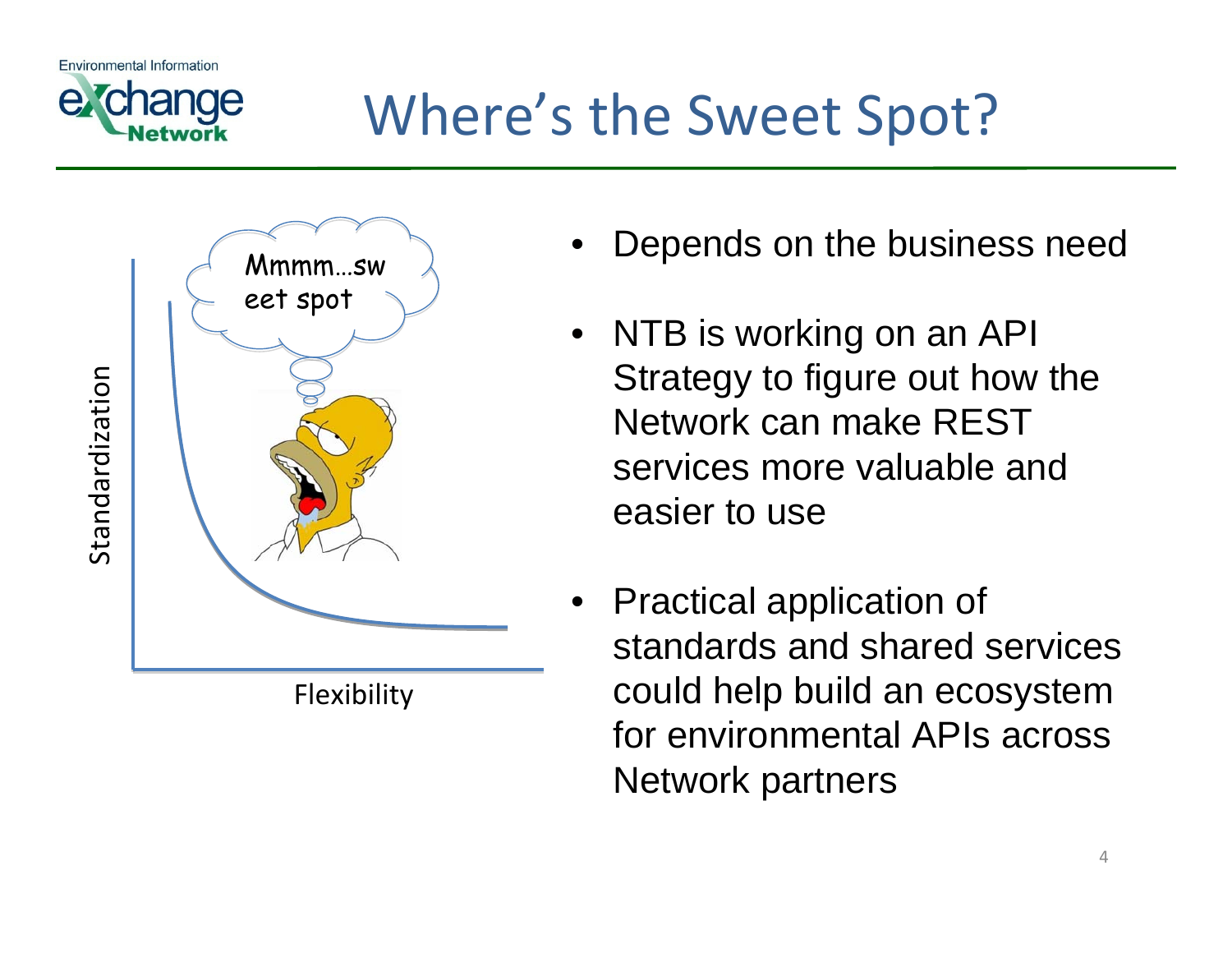



#### Elements of an API Strategy

- Forge connections with Open Data community
	- Understand scope of existing efforts
	- Get feedback on how EN standards, tools, and services can be useful
- Refine and promote REST API Standards and Guidance
	- Specific standards for offering Node Query services via REST
	- More flexible guidelines for developing APIs independent of a Node
- Allow Node Admins to make authentication optional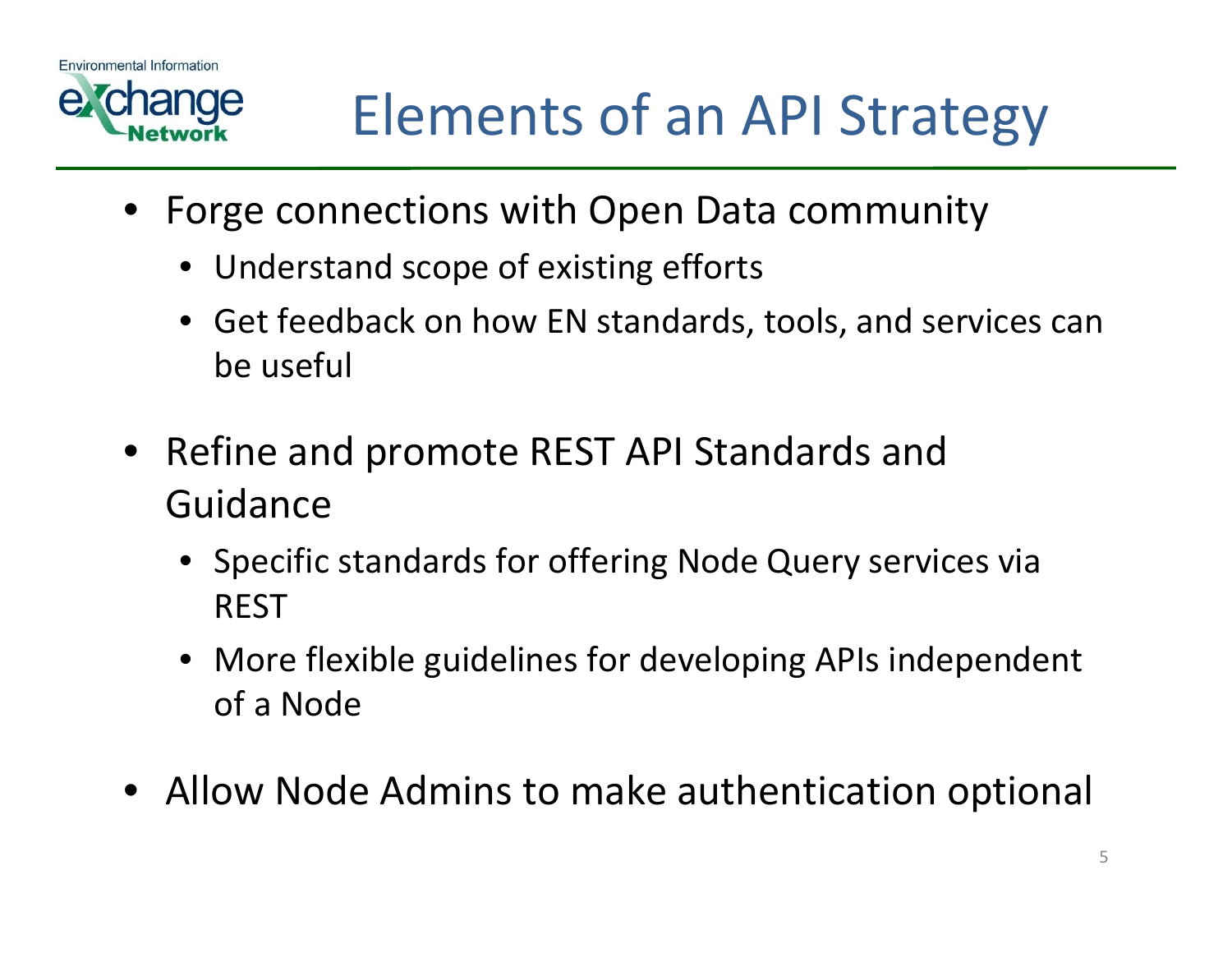



- Gather input on requirements for API documentation, registration, and discovery
	- Consistently documented and readily discoverable APIs could be <sup>a</sup> boon for data consumers
	- Should the EN adopt standards and tools to support an ecosystem for environmental APIs?
	- If so, what existing standards and tools might we be able to reuse?
- Maintain XML‐based EN schemas and develop guidance for optionally offering other formats
	- Evaluate simplifying schema design rules